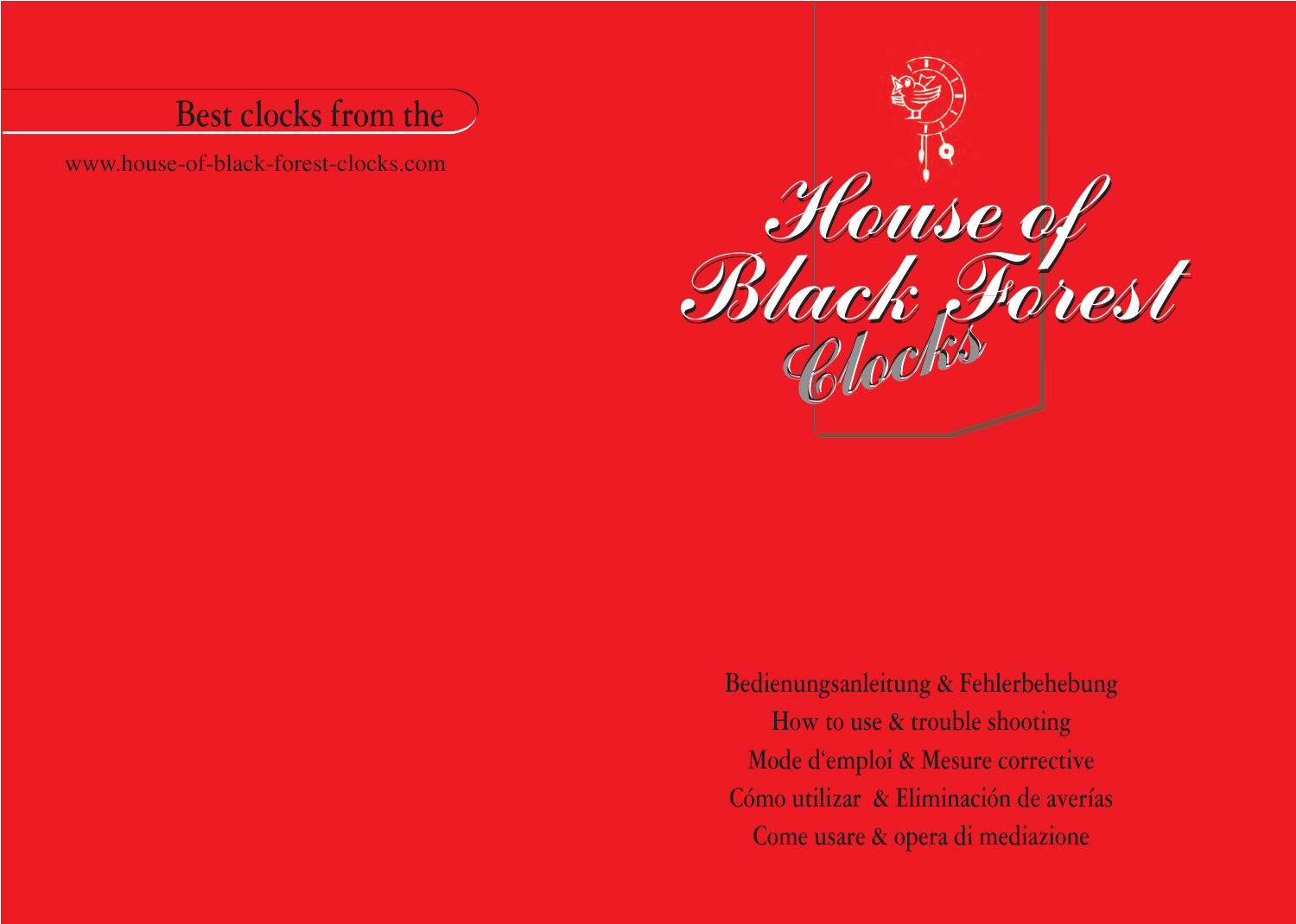## **Contents E**

## **Operating instruction**

| Ι.                      | Unpacking                            | Page | 20 |
|-------------------------|--------------------------------------|------|----|
| 2.                      | <b>Removing Shipment Securities</b>  | Page | 21 |
| 3.                      | Attaching the clock to the wall      | Page | 22 |
| 4.                      | Completing the clock                 | Page | 22 |
| 5.                      | Make the clock run                   | Page | 23 |
| 6.                      | Adjust the spees of the clock        | Page | 24 |
| 7.                      | Winding the clock                    | Page | 24 |
| 8.                      | Switch of sound                      | Page | 25 |
| 9.                      | Removing the clock from the wall     | Page | 25 |
|                         |                                      |      |    |
| <b>Trouble shooting</b> |                                      |      |    |
|                         | 10. Clock loses time                 | Page | 26 |
|                         |                                      |      |    |
|                         | 11. Clock loses time constantly      | Page | 26 |
|                         | 12. Clock gains time                 | Page | 26 |
|                         | 13. Cuckoo does not call             | Page | 27 |
|                         | 14. Cuckoo door stays open           | Page | 28 |
|                         | 15. Chain does not stay pulled up    | Page | 28 |
|                         | 16. Grinding noise while music plays | Page | 29 |

| 17. Music interferes with cuckoo             | Page | 29 |
|----------------------------------------------|------|----|
| 18. Cuckoo calls early/late                  | Page | 30 |
| 19. Cuckoo does not correspond to set time   | Page | 30 |
| 20. Hour hand falls always back on 6 o'clock | Page | 30 |
| 21. Clock stops running                      | Page | 30 |
| 22. Musical Clock (8 TMT, MT Clocks) stops   |      |    |
| runnig at five minutes before the hour.      | Page | 31 |
| 23. Chime does not sound clear               | Page | 31 |
| 24. Clock does not chime                     | Page | 32 |
| 25. Music does not stop                      | Page | 33 |
| 26. Cuckoo calls only once.                  | Page | 33 |
| 27. I-day clock is not running 24 hours      | Page | 34 |
| 28. 7-day clock is not running I week.       | Page | 34 |
| 29. Clock makes a slight noise               |      |    |
| about 5 minutes before the hour.             | Page | 34 |
| 30. Only one weight move down.               | Page | 34 |
| 31. Weights does not go together down.       | Page | 34 |
|                                              |      |    |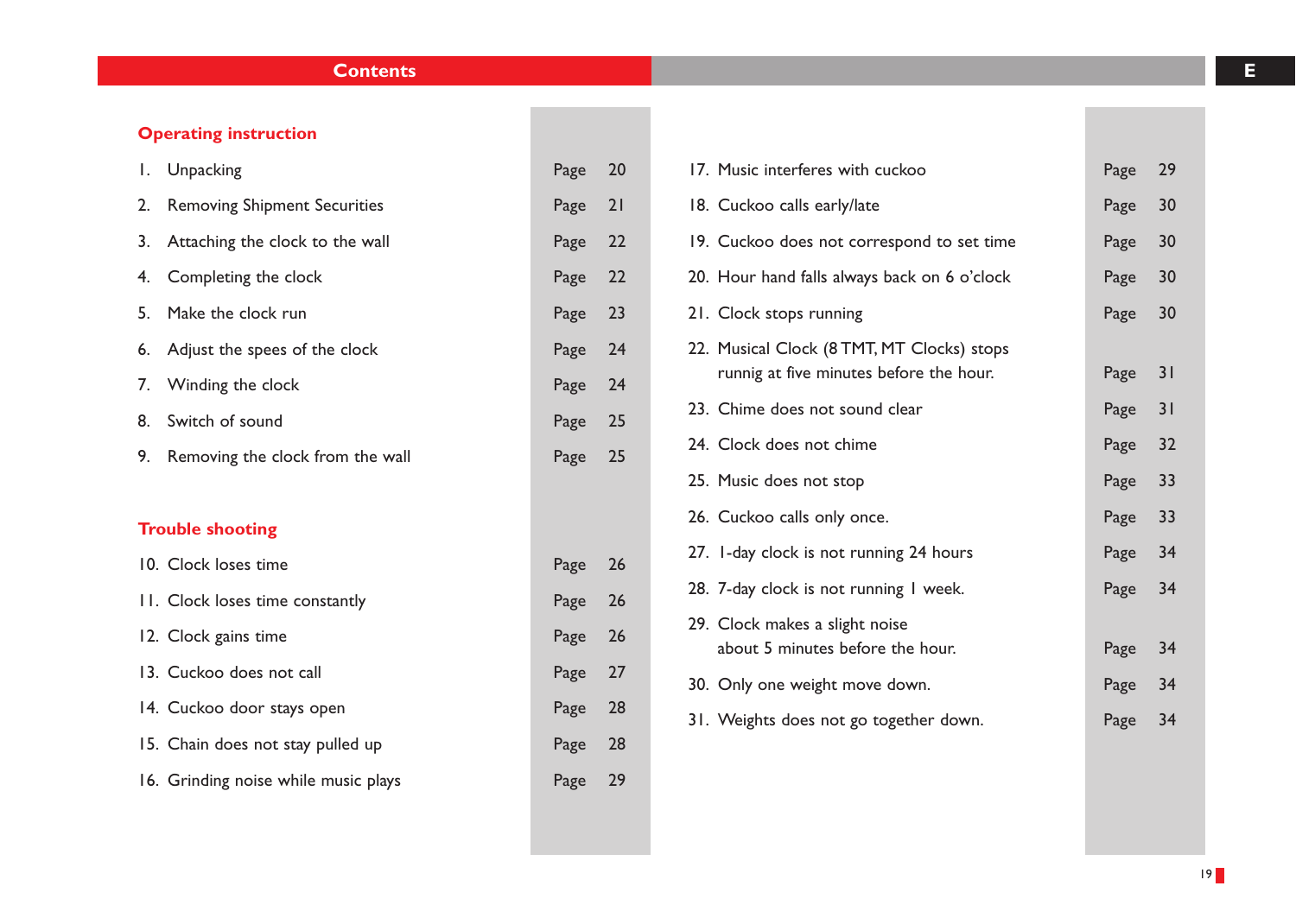## **E Unpacking**



## **a.) Open the cardboard box**

 $\begin{bmatrix} a \\ b \end{bmatrix}$ <br>  $\begin{bmatrix} 1 \\ 2 \end{bmatrix}$  adhesing Open the cardboard box by cutting the adhesive tape from one end to the other with a knife or scissors.Take care not to cut too deeply to not damage the parts inside. Opening the box with a knife, scissors, etc. might be hazardous to your health if you cut yourself.The cardboard edges of the box´s lid may be very sharp, so that there exists a possibility of cutting yourself, also.



## **d.) Parts Wine Leaf Clocks**

Before you throw away the wrapping material, make sure that you have all the necessary pieces.

## **Traditional carved cuckoo clock**

- (1) Carved top piece with oak/wine leaves
- (2) Deer head; attached to the back of the lower carvings with a rubber band (only hunting scenes)
- (3) Antlers (only hunting scenes)
- (4) Pendulum
- (4) Weights (clocks with music have 3, clocks without music have 2 weights)



### **b.) Remove paper**

Carefully remove the paper in order not to damage the more delicate wooden pieces of the clock.



**e.) Parts Hunting Scenes**



### **c.) Take clock out of the box**

Take out the clock by the roof not by the carvings or figurines. Mind the two sharp metal holders on the front of the roof as not to pierce or cut yourself (only traditional carved cuckoo clocks).You may take clocks without carvings by the bottom panel.



## **f.) Parts Farm Houses (Chalets)**

(1) Pendulum

(2) Weights (clocks with music have 3, clocks without music have 2 weights)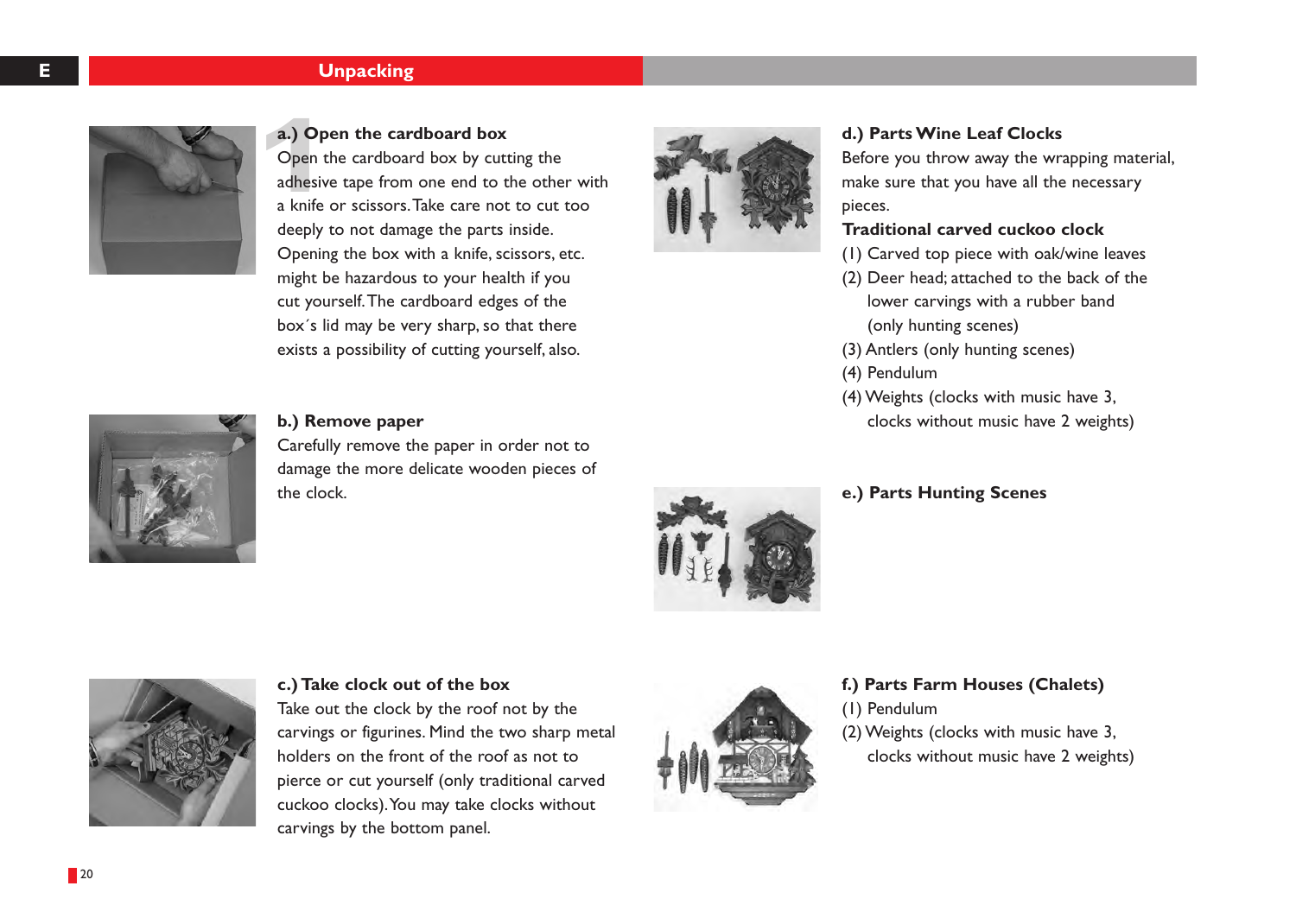## **Removing Shipment Securities EQUATE: EQUATE: EQUATE: EQUATE: EQUATE: EQUATE: EQUATE: EQUATE:**



## **a.) Open back lid**

**a.) Open back lid**<br>
Put paper or a cloth on a table to make the<br>
surface soft. Put the clock face down on the<br>
surface soft. Put the clock face down on the<br>
surface soft. Put the clock face down on the<br>
surface soft. Put Put paper or a cloth on a table to make the surface soft. Put the clock face down on the softened ground. Push up the small bolt that sets free the back lid.Take a screwdriver and put it in the small square hole on the top end of the lid (next to the bolt) and pull open the lid. Do not put a screwdriver or like things in any other hole of the back wall.You may damage the clockwork, chimes, wires, etc.



Pull out the clamps that stick around the bellows.You will have 2 clamps with every models despite "8 TMT´s" (8-day cuckoo clocks with music).With the latter you only have 1 large clamp. Close the back lid and move down the small bolt. Keep the clamps, chimes´ paper, and the cardboard box in a safe place for possible transportation.



## **b.) Pull out chime paper**

Pull out the paper that you find wrapped around the chimes on the inner side of the back lid. Then put the back lid to the side.



**d.) Pull out bellow clamps on 8TMT clocks**  There is only one clamp on 8TMT clocks.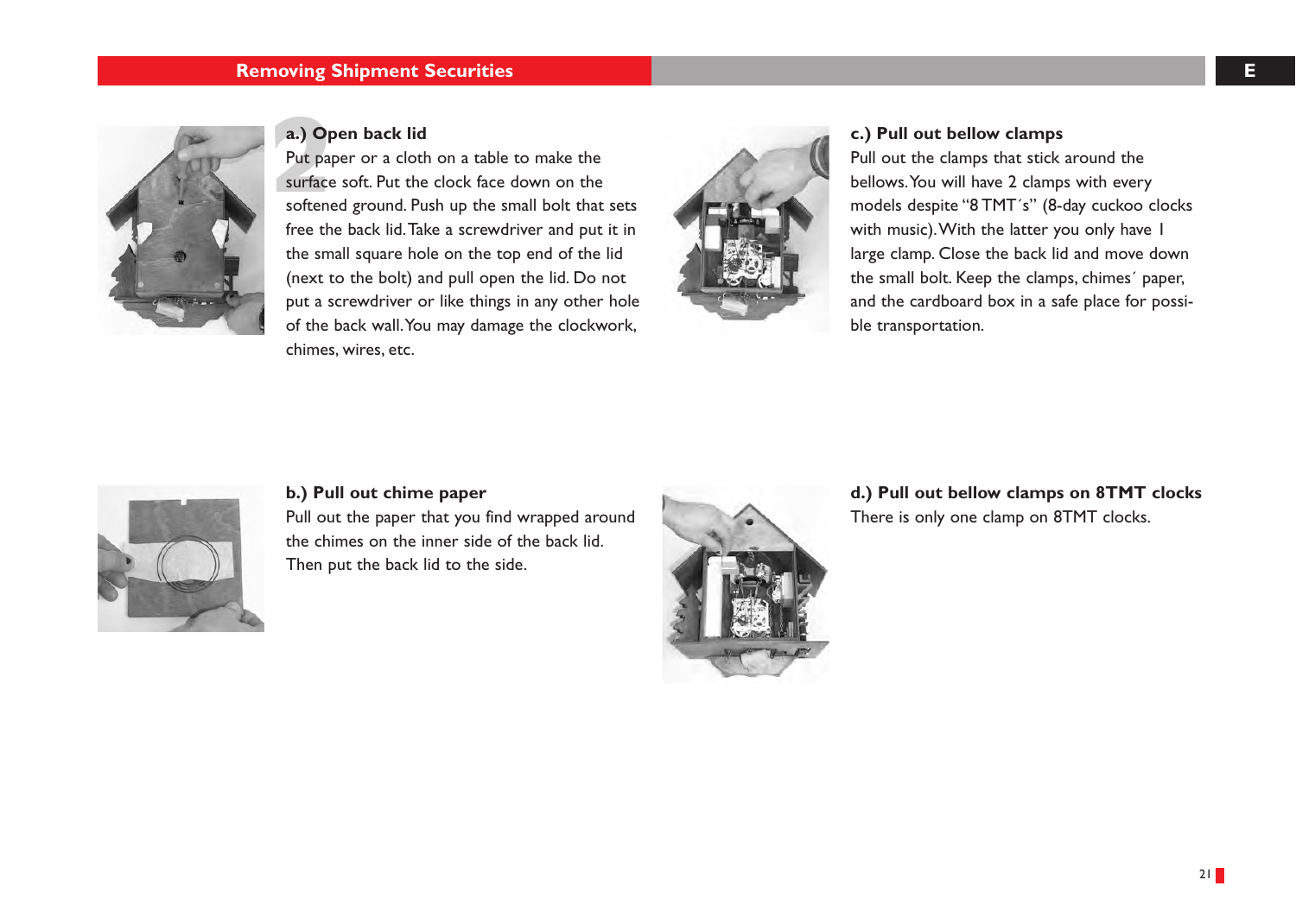

## **Put screw in the wall**

Put so Mark the place where you want to put the clock with a pencil at a height of at least 6 ft. Put a large screw in an upward angle into the wall at the mark and let it stick out of the wall for about an inch. If you have other than wooden walls you had better use a drill and a rawl plug or dowel to fix the screw. Do not use nails as they might not be strong enough to hold the clock when you wind it.

Put the clock on the wall by placing the end of the screw in the top round hole on the back of the clock.Take care to hang up the clock straight.

## **Completing the clock**



a.) Op<br>Push u **a.) Open clock door**  Push up the bolt that blocks the cuckoo-door.



**c.) How to put antlers on**  Take the antlers and stick them onto the deer head. (Only clocks with hunting scenes).



**b.) How to screw deer head on**  Take the deer head and screw it to the top carved piece from the back side.



**d.) How to put top part on**  Take the top carved piece and make the two screws on its back side slide in the screw holders on the front edge of the roof. If the top carved piece does not sit tightly in the holders, take it off and slightly tighten the screws on the back side and then repeat the aforementioned. (Only traditional carved cuckoo clocks).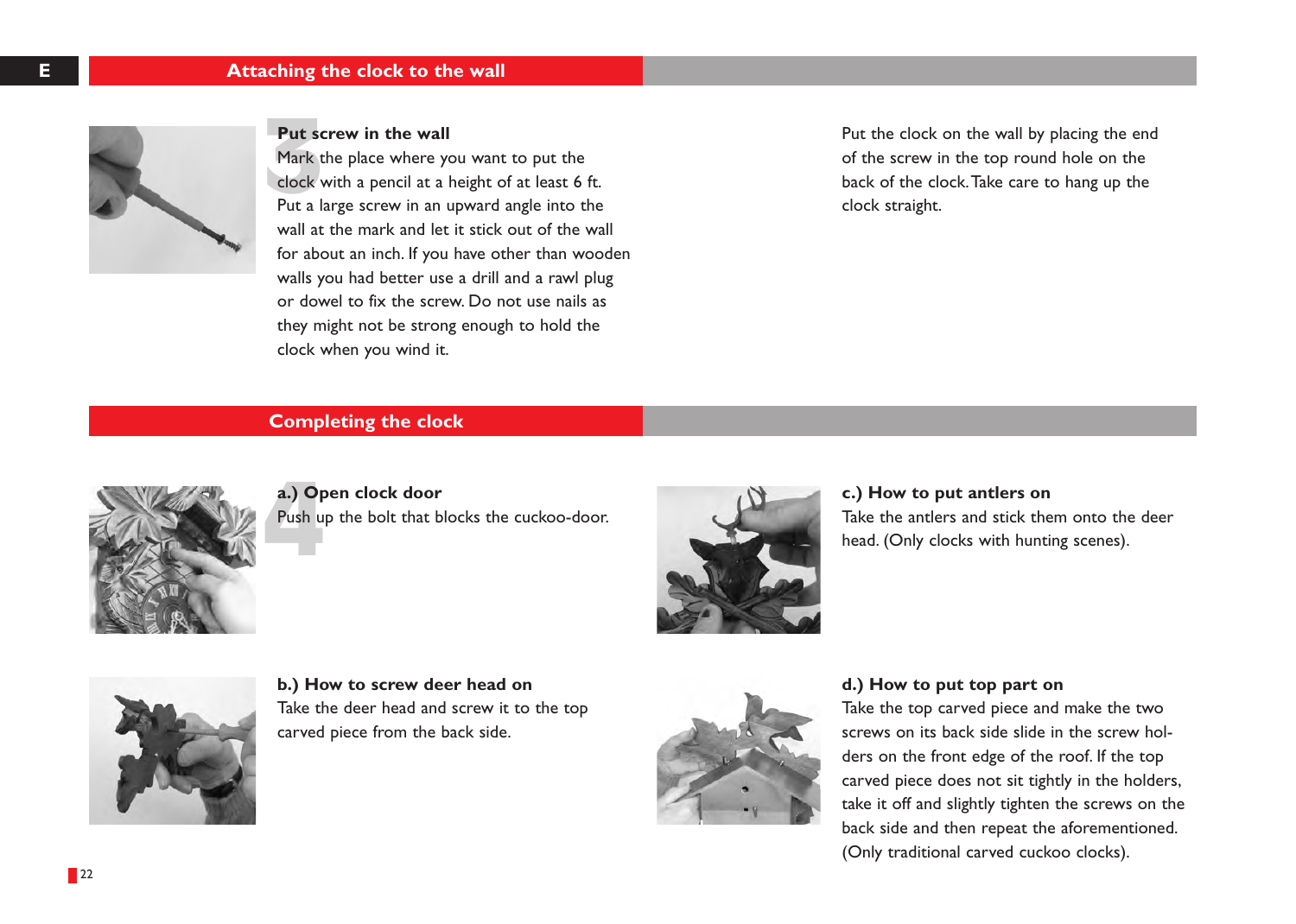

Le<br>
Ve<br>
Do<br>
adj **e.)** Carefully open the paper bag at the bottom of the clock that holds the weight chains. Let them slowly run down to the floor. Very carefully remove any knots in the chains. Do not remove the clock from the wall when adjusting the chains otherwise the chains might come off the turning gears inside the clock.The chains should be already pulled up so that the hooks are all the way up to the bottom of the house. If they are not, carefully pull them up while the clock hangs on the wall.



## **f.) How to hook the pendulum in**  Take the pendulum and put the top hook into

the hanger wire which you find in the slit in the clock's bottom panel.

## **g.) How to put weights on**  Take the weights and hang them in the hooks of the chains.

## **Make the clock run**



## **a.) Setting the time**

a.) Se<br>Silence<br>to the<br>band E Silence the clock (see below # 8). Set the clock to the exact time by moving the minute (long) hand. Push down or pull silencing handle to make cuckoo call and music play.



## **b.) Starting the pendulum**

Slightly push the pendulum to the left or right that it starts swinging and you hear a clicking sound (tic-tac). Make sure that the clicking sound is even to both sides. If it is not, slightly move the bottom of the clock to the left or right until the clicking sound is even.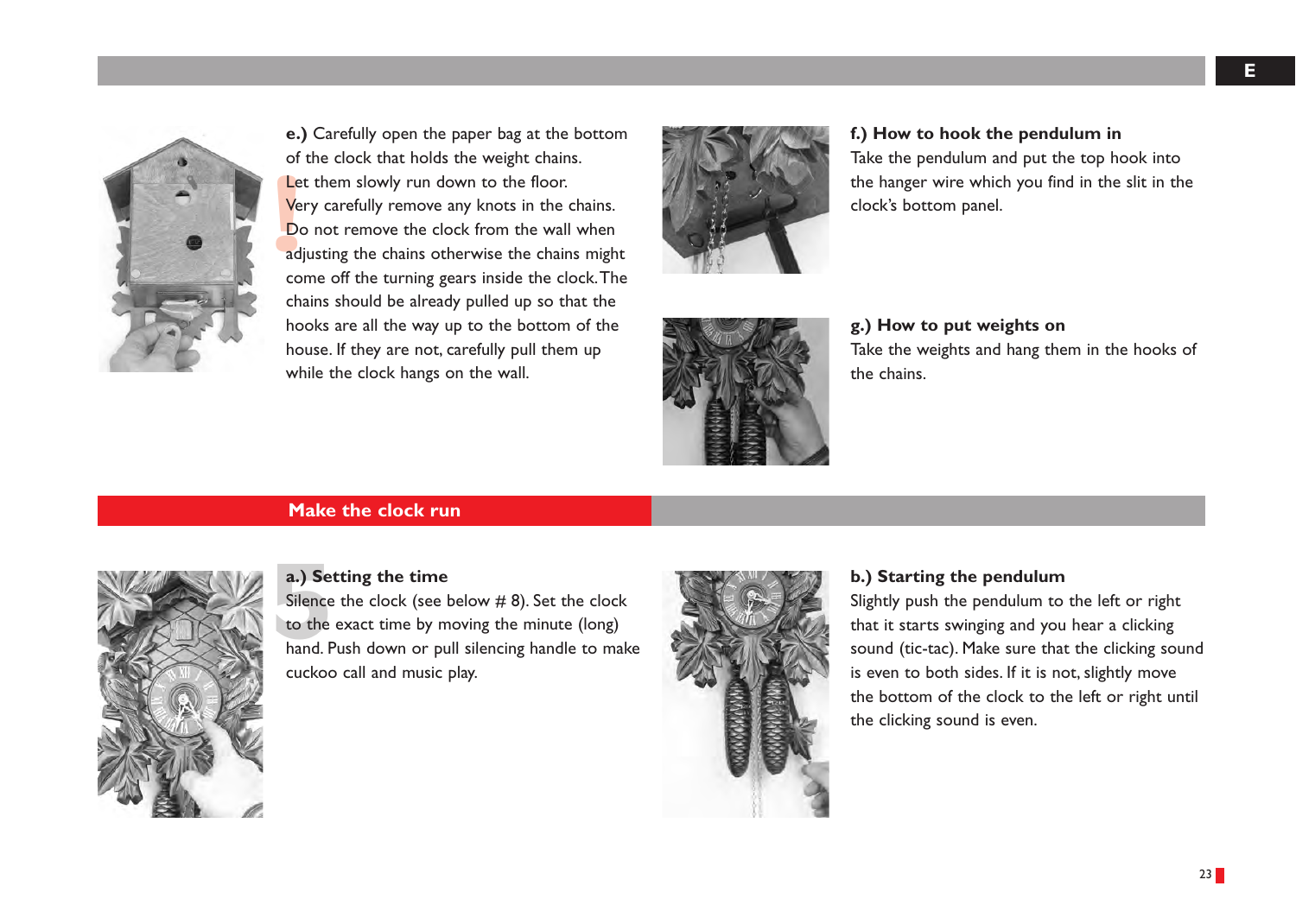

If the d<br>and slip<br>in the<br>too for If the clock runs too fast, take off the pendulum and slightly move down the leaf/shield. Hang back in the pendulum and try the clock. If it still runs too fast, repeat the aforementioned. If the clock runs too slowly, take off the pendulum and slightly move up the leaf/shield. Hang in the pendulum and try the clock. If it still runs too slowly, repeat the step.



Some of our have a screw pendulum.The speed of the clock is regulated by the length of the pendulum.The pendulum length can be changed by turning the adjustment nut on the bottom of the pendulum.

If the clock is running too fast, the pendulum is too short.You must lengthen the pendulum by loosening the nut (counter clockwise). If the clock is running too slow, the pendulum is too long.You must shorten the pendulum by tightening the nut (clockwise).

## **Winding the clock**



## **Wind up**

Wind<br>You withe change You wind 1-day cuckoo clocks by just pulling the chains at the end where there is the ring until the hooks with the weights on are all the way up to the bottom panel of the clock. You wind 8-day cuckoo clocks basically in the same way.You might just want to lift the weight with one hand while you pull the chain with the other.You do not need to let the weights go down all the way.You can wind it whenever you like.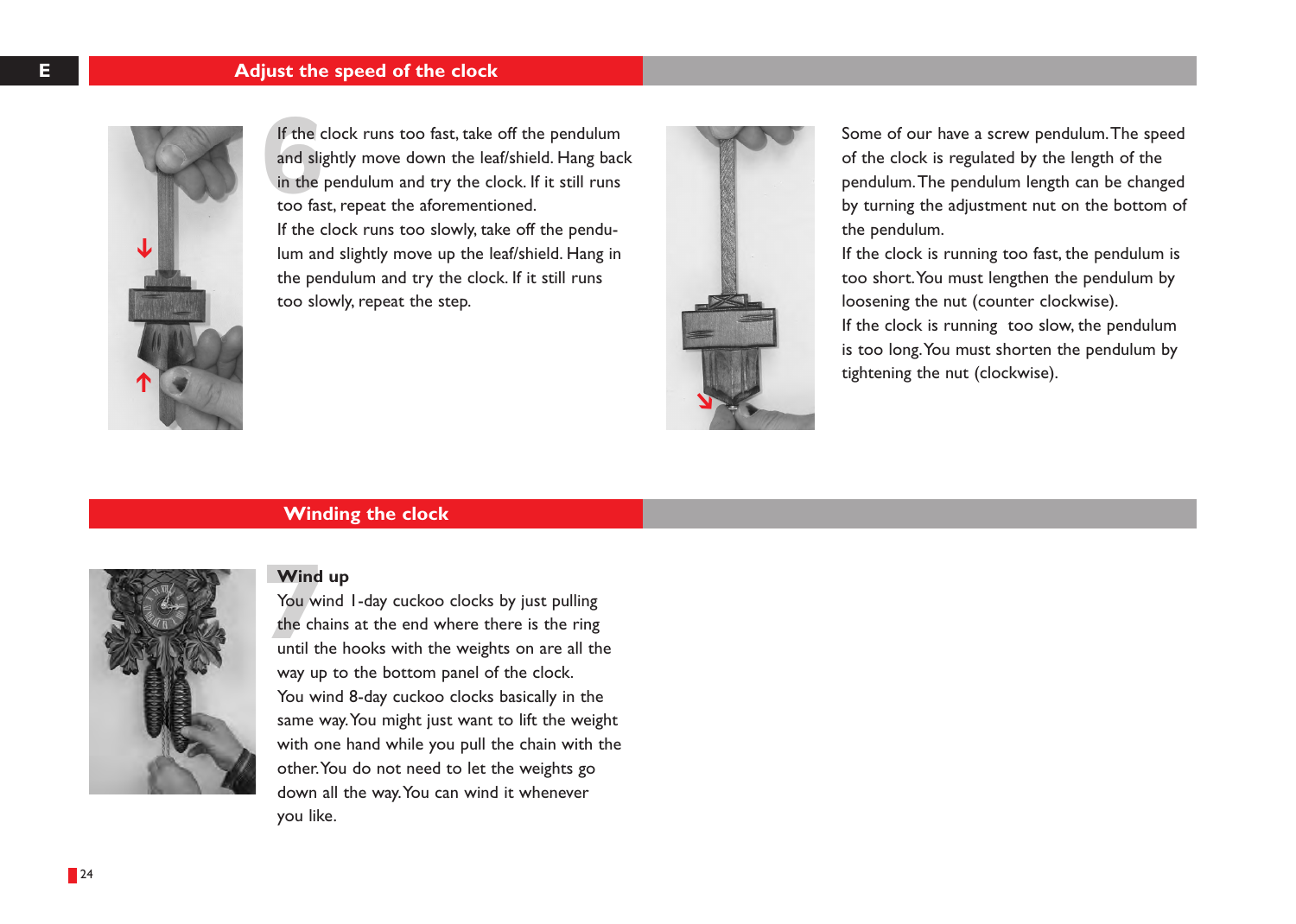## **Switch off sound E**



Each c<br>and  $1/4$ <br>The ha Each cuckoo clock (despite models 80/1 and 1/4) has a handle to keep the clock silent. The handle is either at the bottom of the clock or at its left side when hanging on the wall.

To silence the clock you have to push the handle up/in.To listen to the sound again you have to pull the handle or push it down. Do not move the silencing handle while the cuckoo calls or the music plays.



**Night off**

## **Removing the clock from the wall**

a) If you want to remove the cuckoo clock from the wall, please make sure that the weights are totally pulled up.

b) Otherwise the chains may come off the turning gears inside the clock.

c) Then take off weights, pendulum, and top carved piece (only traditional carved cuckoo clock), and bar the cuckoo door by pushing down the bolt.Then you may take the clock from the wall.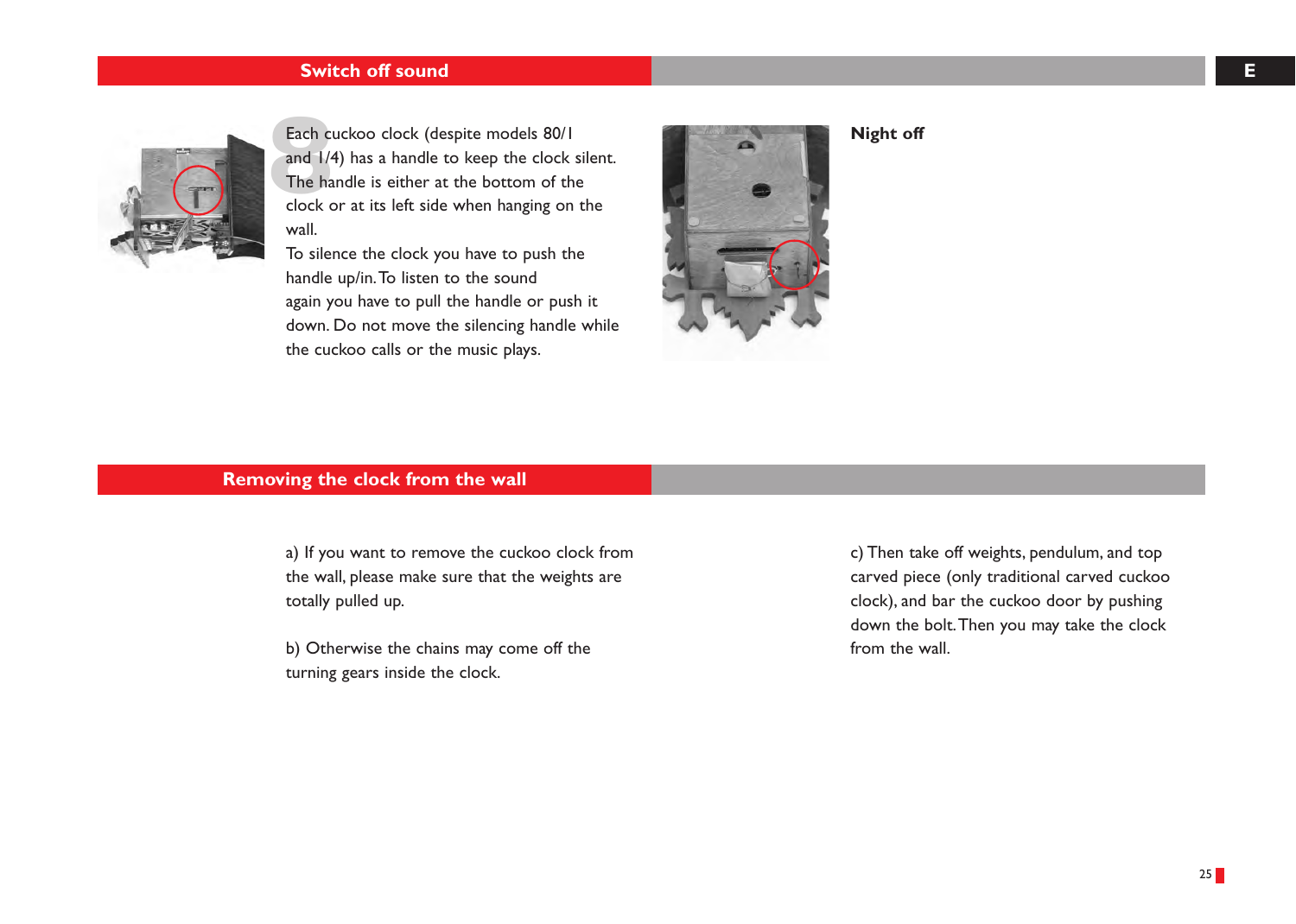## **E Trouble shooting**



**Clock loses t**<br>The pendulum<br>take off the per Clock loses time<br>The pendulum moves to slowly. To correct that,<br>take off the pendulum, slightly move up the woo-<br>don los<sup>t/shiold</sup> and hang the pendulum back on The pendulum moves to slowly.To correct that, take off the pendulum, slightly move up the wooden leaf/shield, and hang the pendulum back on. Then push the pendulum to the side to make it run. If the clock still loses time, repeat the aforementioned.



## **Clock gains time**

The pendulum moves too fast. To correct that, take off the pendulum, slightly move down the leaf/shield, put the pendulum back on, and make the clock run. If the clock still gains time, repeat the aforementioned.



### **Screw Pendulum:**

The speed of the clock is regulated by the length of the pendulum.The pendulum length can be changed by turning the adjustment nut on the bottom of the pendulum. If the clock is running too slow, the pendulum is too long.You must shorten the pendulum by tightening the nut (clockwise).



### **ScrewPendulum:**

The speed of the clock is regulated by the length of the pendulum.The pendulum length can be changed by turning the adjustment nut on the bottom of the pendulum. If the clock is running too fast, the pendulum is too short.You must lengthen the pendulum by loosening the nut (counter clockwise).



### **Clock loses time constantly**

run.

**Clock loses**<br>If the clock ke<br>have moved u If the clock keeps losing time even though you have moved up the leaf/shield, then the leaf/shield is not properly fixed to the pendulum stick.Take off the pendulum, put it face down on a thick newspaper or cloth, take a small hammer, and carefully hit on the black metal holders that they tighter hold the pendulum stick. Caution!You may hit your fingers with the hammer which may cause injuries. Hang the pendulum back on and push it to the side to make it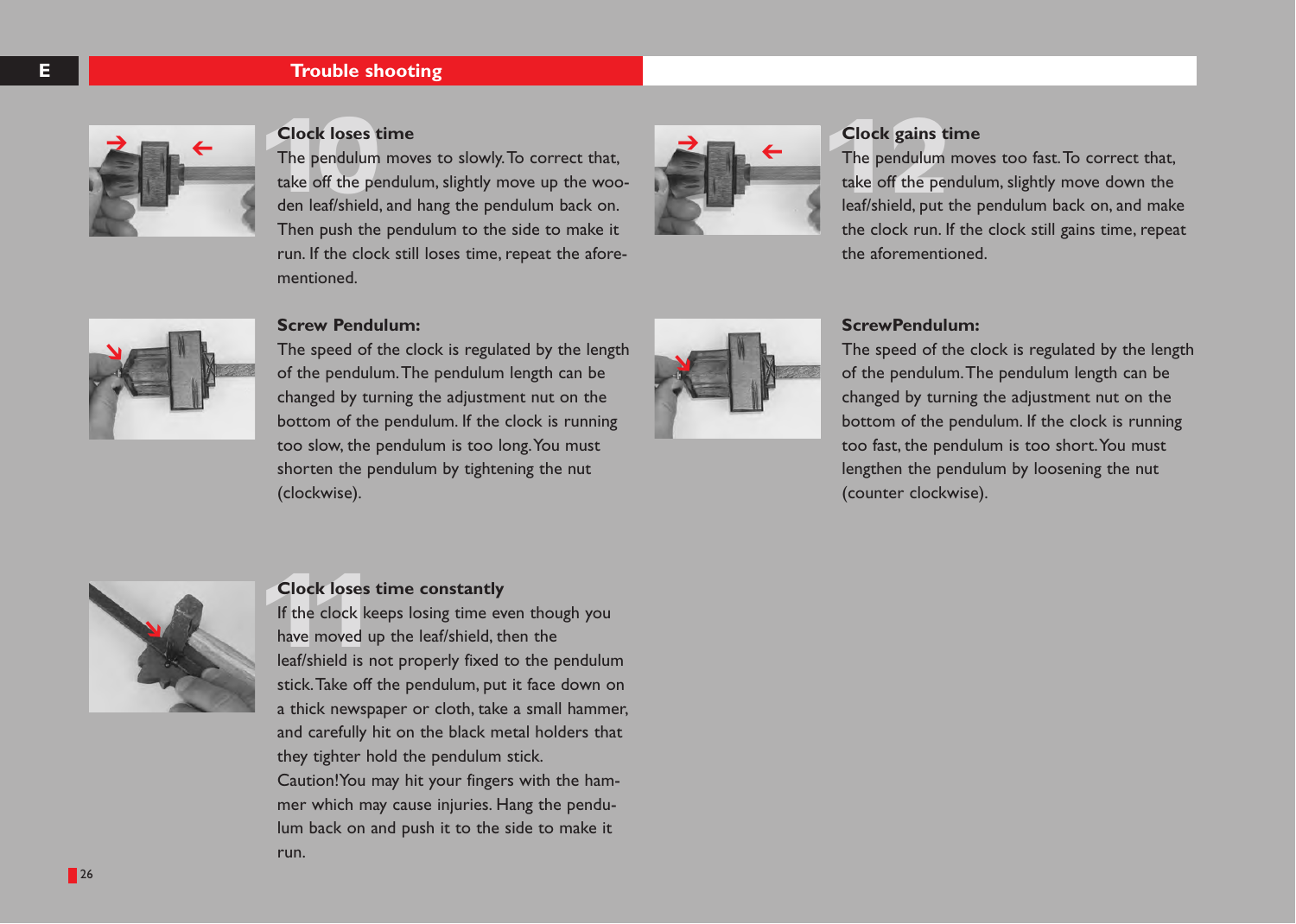

**Cuckoo does not call**<br>1. You may have forgotte that secure the bellows 1.You may have forgotten to remove the clamps that secure the bellows during transportation. Pull up the weights completely.Take off weights, pendulum, and top carved piece (only traditional carved cuckoo clocks). Put a newspaper or cloth on a table, put the clock face down on the newspaper/cloth, push up the small bolt that sets free the back lid, take a screwdriver and put it in the hole on the top end of the back lid (next to the bolt), and pull open the lid.Then, pull out the clamps that stick around the bellows. 8-day clocks with music only have one clamp.

2.You may have forgotten to unbar the cuckoo door. Push up the bolt that blocks the cuckoo door.



Try the clock by moving the minute (long) hand to the next half/full hour and see whether the cuckoo calls. If that does not help immediately, try to move the bar several times up and down (in and out), and move the minute hand on the next half/full hour

If the cuckoo still does not call, gently pull the right weight (it is the weight for the cuckoo) a little bit and try again by moving the minute hand (long hand) on the half/full hour.

4. If none of the above help, please follow the next steps:

Wind clock up by pulling up all weights. Take off weights, pendulum and top part. Take clock from the wall and gently shake it in different positions, also upside down. Make sure to hold the clock at the bottom panel and at the roof, otherwise you might either break the carvings/figurines or the clock might fall out of your hands.

Hang the clock back on the wall and put all parts back on.

Move minute hand (long hand) to the next half/full hour and check if the cuckoo now calls.



3.The night-off handle may not be in the correct position.The clock has a manual night-off handle. It is either underneath the cuckoo clock cabinet (shaped like a ring) next to the hook of the left weight or at the left wall (shaped like a bar). If you move this up ( push it), you can turn the cuckoo off. If you move it down (pull it), the cuckoo calls on the half hour and on the hour.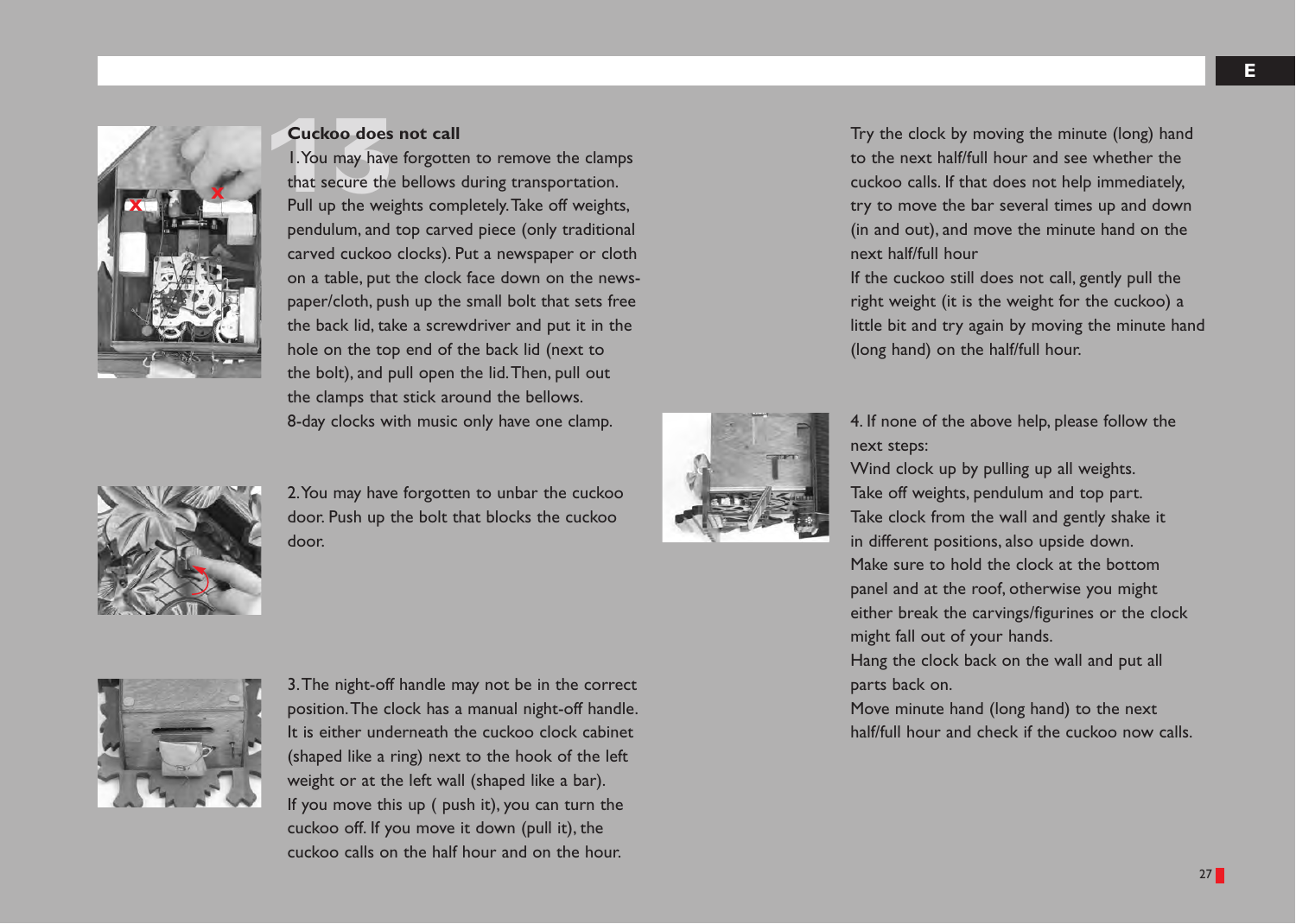Cuckoo door stays open<br>
1. Try if you can easily close the door by hand.<br>
If so, the clock does not hang in the right angle<br>
on the wall Make sure that the clock's back<br>
Cosume this completey up<br>
Secure this chain 1.Try if you can easily close the door by hand. If so, the clock does not hang in the right angle on the wall. Make sure that the clock´s back wall is parallel to the wall where it hangs, i.e. in a right angle to the earth surface.To smoothe the working of the door put a little oil on the door´s hinges.



## **Chain does not stay pulled up**

Pull chain from other weight so that the weight is completey up, and then take off that weight. Secure this chain by putting the packing wire through the uppermost part of the chain so that it will not come off of the gear. Turn the clock upside down, take the gear for the fallen chain, and attempt to wind the chain back around the gear.To get the gear to turn and pull the chain back through, pull the chain at one end to see if it turns.The chain gear will allow you to turn it in one direction, and the other direction will be blocked. Please try it to see which direction the gear wheel should be turned. If necessary, hook for weight and the ring on the other end of the chain should be taken off and then put back on.

PI<br>Tr **PLEASE DO NOT USE BRUTE FORCE - Treat your clock gently.**



2. If you cannot easily close the door by hand, completely pull up the weights, take off the weights and pendulum, open the back lid (see "cuckoo clock manual" #2a) and check in the open back if the wire that is marked with a red  $\bigcap$  is underneath the cuckoo's tail. If not, please move it underneath the tail. Close the back lid, hang the clock back on the wall, and put all parts back on.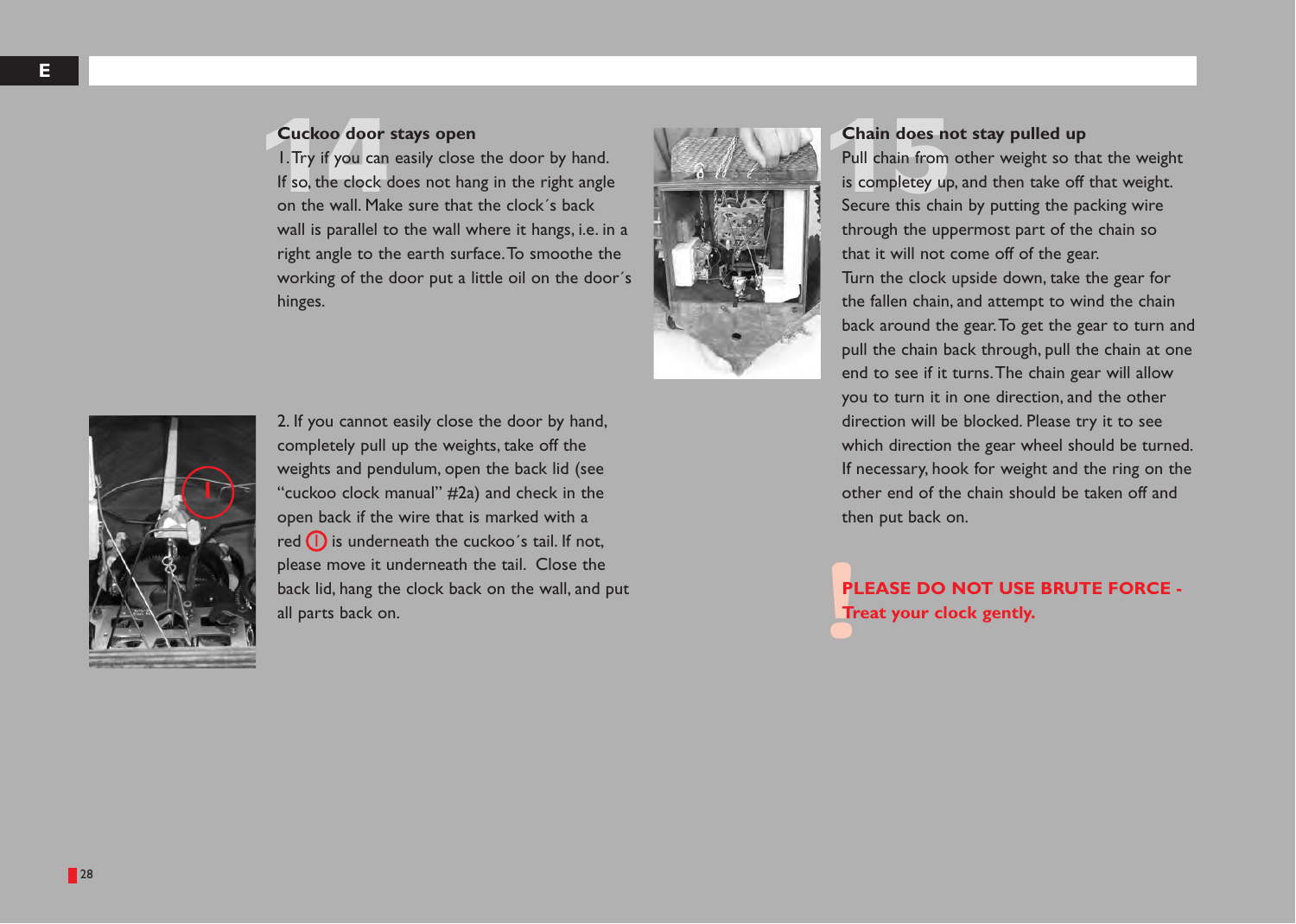

Grinding noise while music plays<br>What could have happened is that the wire<br>holding the propeller of the music box was<br>hort accidentally You must be two people What could have happened is that the wire holding the propeller of the music box was bent accidentally.You must be two people to fix that.

a) Wind up clock by pulling up all weights. b) One person lifts clock carefully from the wall, weights and pendulum still attached. c) The other person opens the back lid of the clock and slightly bends up the black wire which is marked with a red **X** on the picture. d) The front person moves the minute hand (long hand) to next full hour while the back person checks if the music movement starts working after the cuckoo's call.

e) If the music box starts playing before or during the cuckoo's call, you bent the wire too far up. Bend it down a little and try the clock again (see d)

f) When the music starts after the cuckoo stopped calling, hang the clock back on the wall.



## **Music interferes with cuckoo**

What could have happened is that the wire holding the propeller of the music box was bent accidentally.You must be two people to fix that.

a) Wind up clock by pulling up all weights. b) One person lifts clock carefully from the wall, weights and pendulum still attached. c) The other person opens the back lid of the clock and slightly bends down the black wire which is marked with a red **X** on the picture. d) The front person moves the minute hand (long hand) to next full hour while the back person checks if the music movement starts working after the cuckoo's call.

e) If you hear a grinding noise, see there. f) When the music starts after the cuckoo stopped calling, hang the clock back on the wall.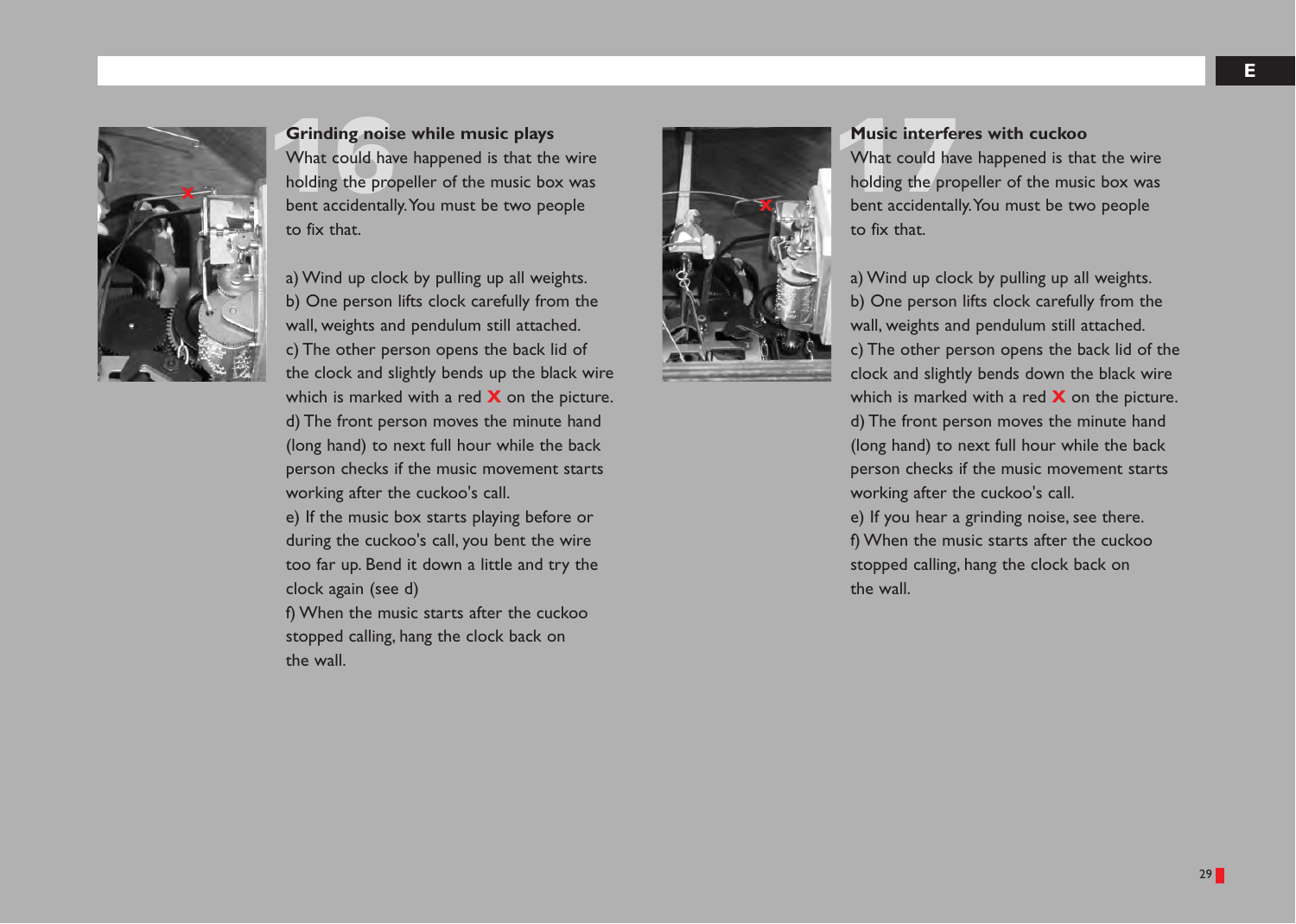## **Cuckoo calls early/late**

**Cuckoo calls**<br>Check if the cu<br>distance to the Check if the cuckoo calls at the same time distance to the half and the full hour. If so, the minute hand must have been moved incorrectly. To solve that problem, slowly move the minute hand forwards.

As soon as you hear the clock beginning to chime, immediately stop moving the hand.Then loosen the bolt/screw that fixes the hands to the clock´s face until you can move the minute hand freely without moving the clockwork. Put the minute hand on the time determined by the chime you just heard and tighten the bolt fixing the hands to the clockwork. Now, the clock should work correctly.

**Cuckoo does**<br>If at the full hour<br>hour (it calls m **Cuckoo does not correspond to set time** If at the full hour the cuckoo does not call the hour (it calls more or less often than the hour indicates), slowly move the minute hand forwards.As soon as you hear the clock beginning to chime, immediately stop moving the hand, and count how many times the cuckoo calls, move the hour hand (short hand) on that hour and push it a little bit towards the clock's face.

E<sub>b</sub><br>
hc **Example: If clock cuckoos 5 times move hour hand on 5 o'clock.**

### 20**Hour hand falls always back on 6 o'clock.**

Slowly move the minute (long hand) hand forwards.As soon as you hear the clock beginning to chime, immediately stop moving the hand, and count how many times the cuckoo calls, move the hour hand (short hand) on that hour and push it a little bit towards the clock's face. Example: If clock cuckoos 5 times move hour hand on 5 o'clock.

## **Clock stops running**

**Clock stops I**<br>1. Make sure the If a weight does 1. Make sure that all the weights are pulled up. If a weight does not stay pulled up, see Chain does not stay pulled up.

2. Check that nothing interferes with the pendulum. If the clock hangs in a room where it is exposed to a strong current or breeze, either block the current or hang the clock in a different room where there is no wind.

3. Check that the clock hangs straight by listening to the ticking sound. Push the pendulum until you hear the clockticking. If you do not hear an even tic-tac to both sides, slightly tilt the clock to the side until the tic-tac is even and regular. You enhance your hearing skills by putting a wooden stick to the bolt that holds the hands and to you ear.

4. Make sure that the pendulum does not rub at the clock case. If so, put the clock in an upright position, parallel to the wall, i.e. in a right angle to the earth surface.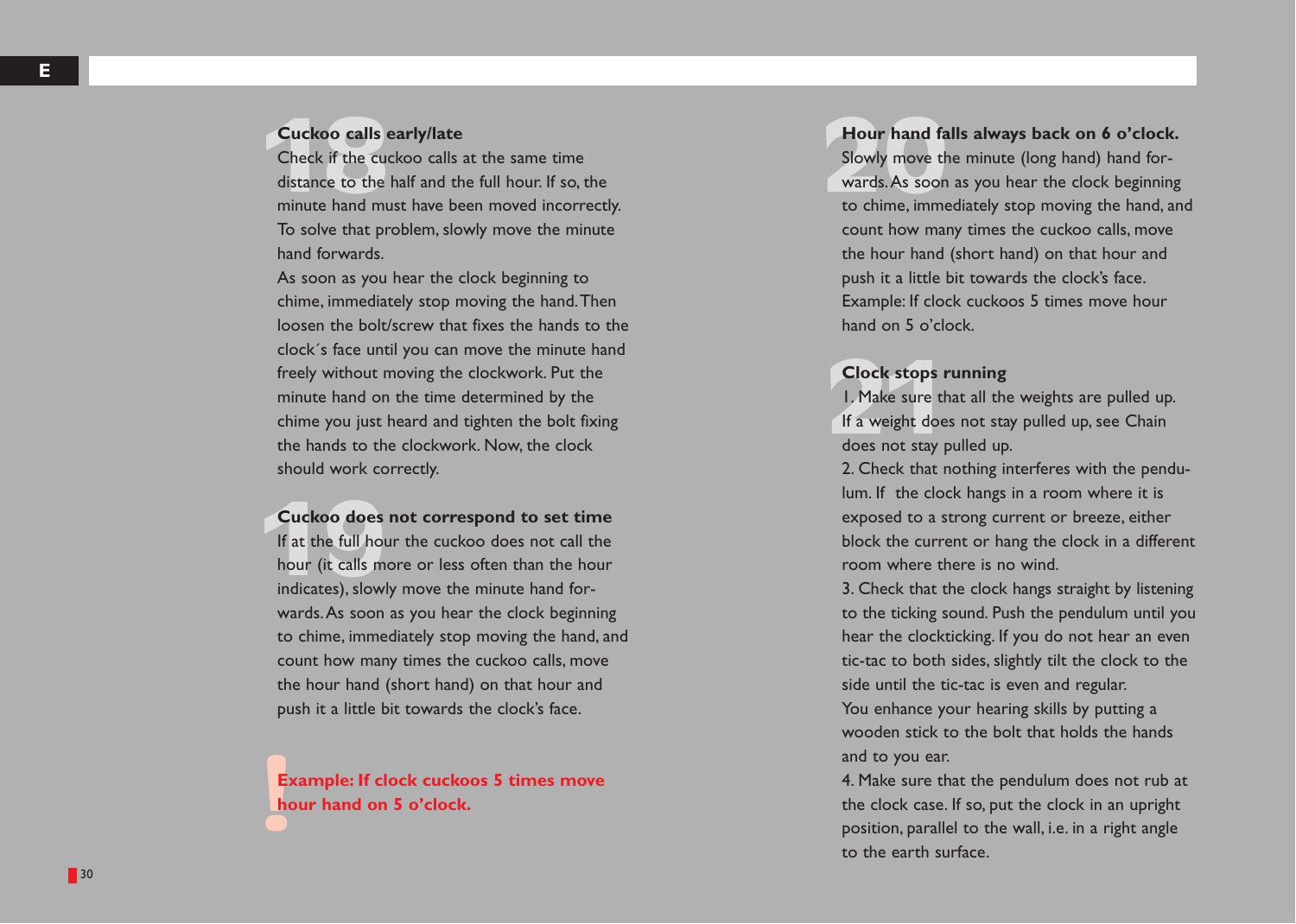5.Wrapping material or dust could be in the clock´s movement. Pull the chains completely up.Take off weights, pendulum and top part (only traditional carved cuckoo clocks). Take clock from the wall and gently shake it in different positions, also upside down.

M<br>Pa<br>ei<br>cl **Make sure to hold the clock at the bottom panel and at the roof, otherwise you might either break the carvings/figurines or the clock might fall out of your hands.**

Hang the clock back on the wall and put all parts back on.



22**Musical Clock (8 TMT, MT Clocks) stops runnig at five minutes before the hour.** If the clock stops running at five minutes before the hour the rubber on the brass lever of the musical movement is too far back.Wind up all three weights.Take off the weights and pendulum. Put clock face down on a thick newspaper or cloth. Push up the small bolt that sets free the back lid, take a screwdriver and put it in the hole on the top end of the back lid (next to the bolt),

At the brass lever next to the music box you can see a rubber. Move the rubber a little bit forward.

and pull open the lid.

**Chime does not sound clear**<br>1. Make sure that you removed to<br>10 paper. Put clock face down of 1. Make sure that you removed the transportation paper. Put clock face down on a thick newspaper or cloth. Push up the small bolt that sets free the back lid, take a screwdriver and put it in the hole on the top end of the back lid (next to the bolt), and pull open the lid.

Pull the paper from the chime wire. Close the lid, hang the clock back on the wall, and put on all the parts.



2. Check if the chime touches the back wall. Open the back lid (see #1 above). Put the back lid on a table in an upright position. If the chime wire touches the back wall, take the wire and slightly pull it opposite from the wall until it slightly bends and does not touch the wall anymore.

Close the back lid, hang the clock back on the wall, and put back the removed parts.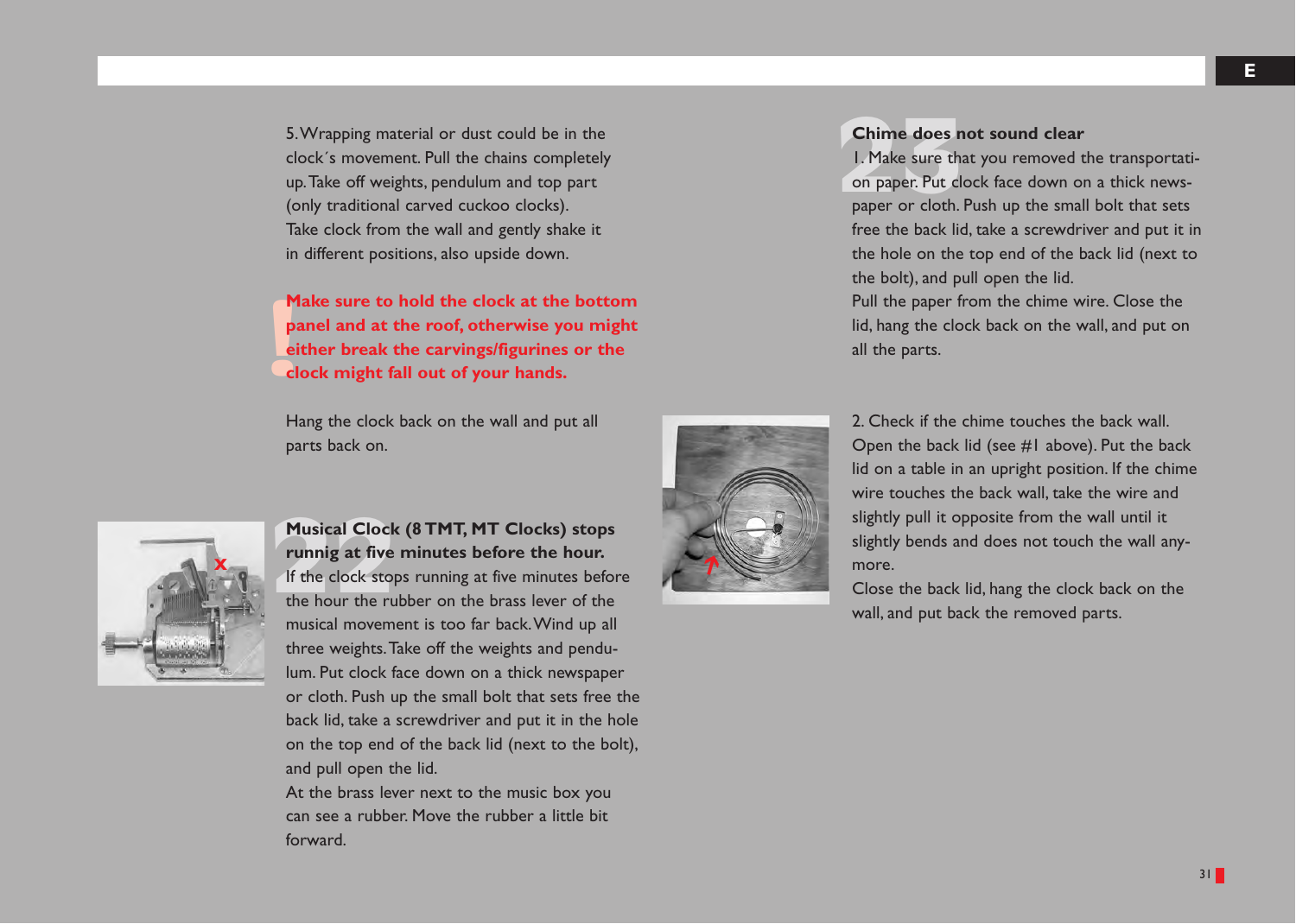

3. If the chime still makes a rattling sound, pull the chains completely up.Take off weights, pendulum and top part (only traditional carved cuckoo clocks).Take the clock from the wall. Put clock face down on a thick newspaper or cloth. On the lower side of the back lid you see a round hole. Behind the hole you see part of the gold plaited chime wire.Take a screwdriver, put it in the hole and slightly bend down the chime wire.

Put the clock back on the wall and put back removed parts.



**24** Clock does not chime<br>Pull the chains completely<br>pendulum and top part ( Pull the chains completely up.Take off weights, pendulum and top part (only traditional carved cuckoo clocks).Take the clock from the wall. Put clock face down on a thick newspaper or cloth.On the lower side of the back lid you see a round hole. Behind the hole you see part of the gold plaited chime wire.Take a screwdriver, put it in the hole and slightly bend up the chime wire. Put the clock back on the wall and put back removed parts.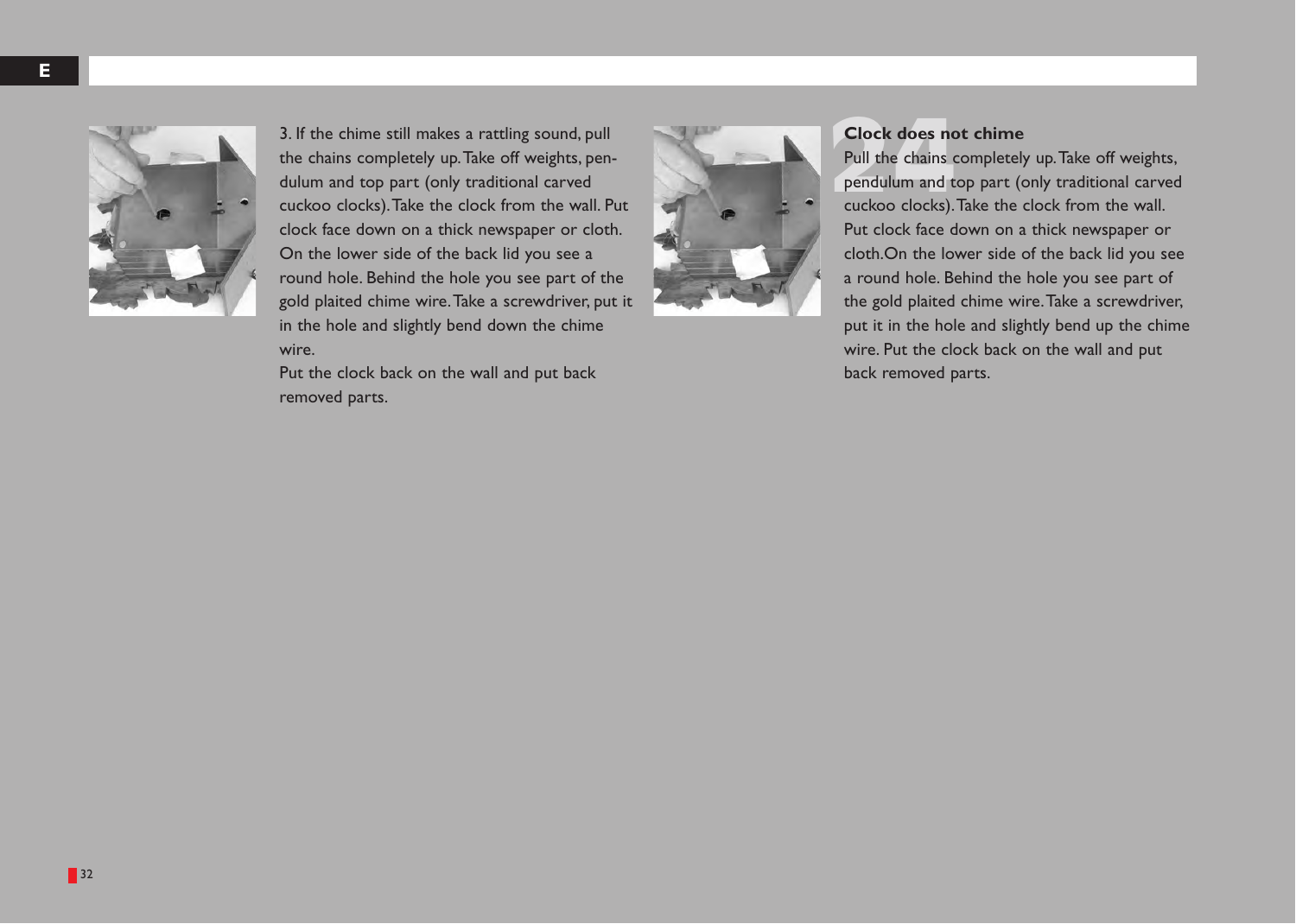

**Music does not stop**<br>You must be two peop<br>a) Wind up clock by pu You must be two people to fix that. a) Wind up clock by pulling up all weights. b) One person lifts clock carefully from the wall, weights and pendulum still attached. c) The other person opens the back lid of the clock and slightly bends the golden bar **X** to the left or to the right so that it fall into that hole (marked with a dart) to stop the music. d) The front person moves the minute hand (long hand) to next full hour while the back person checks if the music movement stops after one song and then hang the clock back on the wall.



## 26**Cuckoo calls only once.**

Pull up the weights completely.Take off weights, pendulum, and top carved piece (only traditional carved cuckoo clocks).

Put a newspaper or cloth on a table, put the clock face down on the newspaper/cloth, push up the small bolt that sets free the back lid, take a screwdriver and put it in the hole on the top end of the back lid (next to the bolt), and pull open the lid.Take a screwdriver and push the black metal, called rak (marked with a red dart) down. Close back lid, hang clock back on the wall and put all parts back on.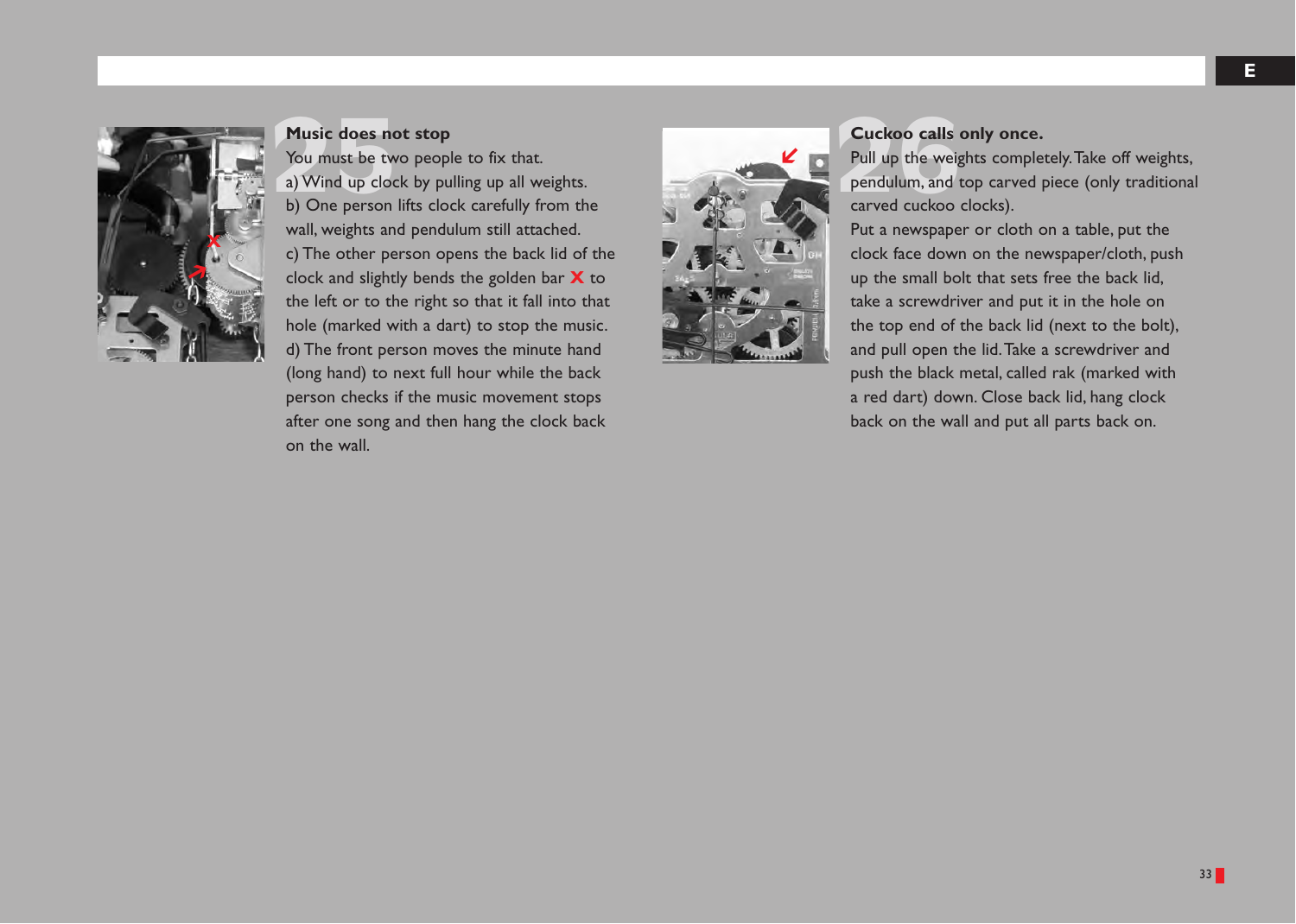## **1-day clock is not running 24 hours**

**1-day clock is**<br>Clock is hanging<br>high so that the Clock is hanging too low. Please hang clock that high so that the chains do not touch the bottom.

## **Only one weight move down.**

**Only one weight<br>The clock weight<br>when all of the<br>If you have turn** The clock weights move steadily downward when all of the clock functions are operating. If you have turned the cuckoo call switch to OFF (or cuckoo/music), then the weights for those functions will not move.

### **7-day clock is not running 1 week.**

7-day clock is<br>Clock is hanging<br>high so that the Clock is hanging too low. Please hang clock that high so that the chains do not touch the bottom.

### **Weights does not go together down.**

Weights does<br>This is a norm: This is a normal function and not a defect.

Clock makes<br>about 5 minu<br>A technical fund **Clock makes a slight noise about 5 minutes before the hour.** A technical function in the clockwork is preparing the next clock striking function. This is a normal function and not a defect. **This list is a collection of frequently asked questions about the functioning of cuckoo clocks. If none of these remedies help, please send an email to info@house-of-black-forest-clocks.com or a fax to ++ 49 (0)7833-7724.**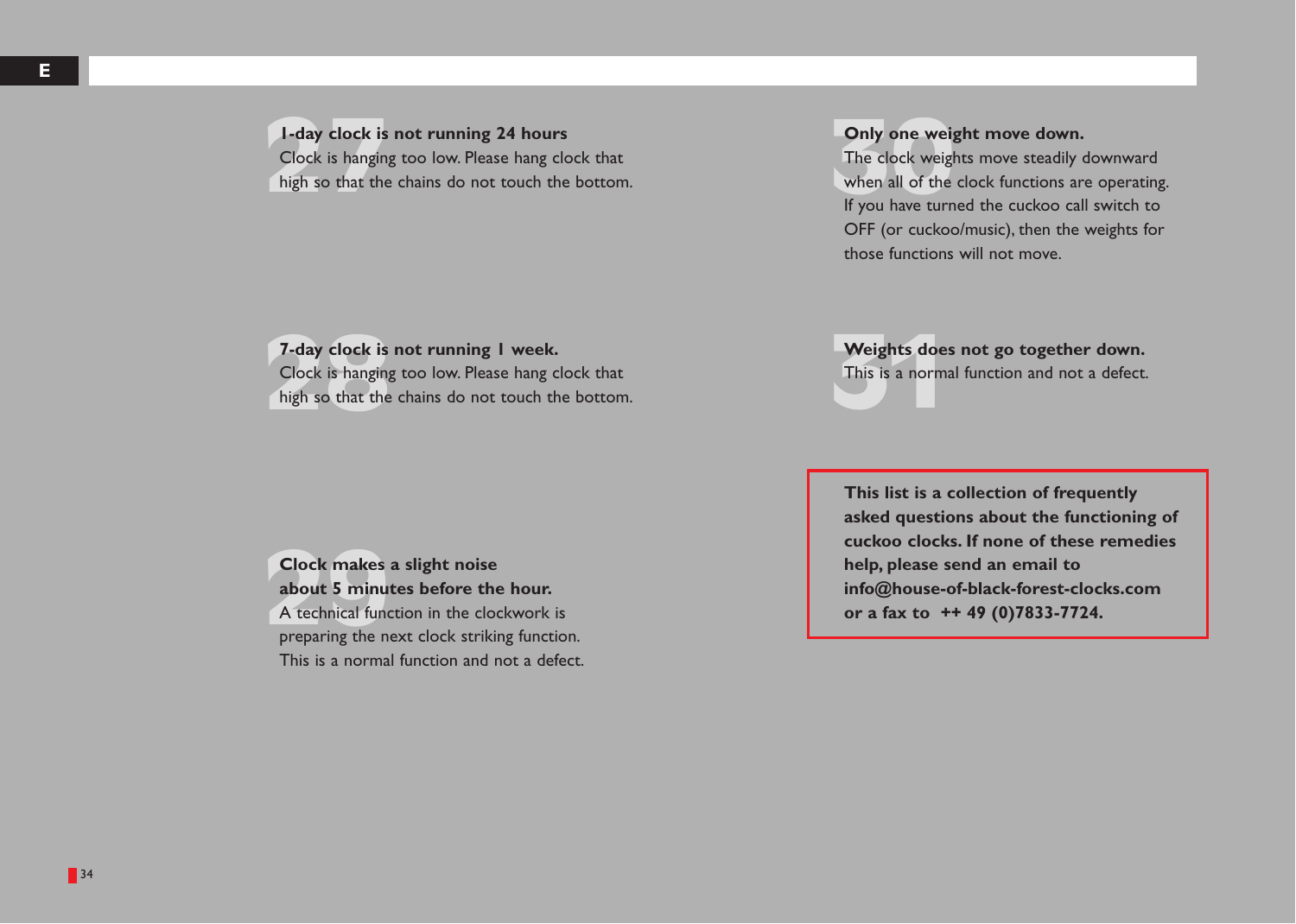

**Adolf Herr · Landstraße 7 D-78132 Hornberg-Niederwasser · Germany Phone: 0 78 33 / 80 37 · Fax: 0 78 33 / 77 24**

*www.house-of-black-forest-clocks.com e-mail: A.HerrUhren@t-online.de*

**GARANTIE-URKUNDE GUARANTEE DOCUMENT DOKUMENT DE GARANTIE DOCUMENTO DE GARANTÍA DOKUMENTO DELLA GARANZIA**



Wir gewähren Ihnen 2 Jahre Garantie We grant you 2 years warranty Nous vous accordons 2 années de garantie Le concedemos 2 años de garantía Vi assegniamo 2 anni di garanzia

Modell Nr. · Model NR · Modéle Nr. · Modelo NR · Modello NR.

Datum · Date · Fedra · Data

Unterschrift · Sign · Signature · Firma